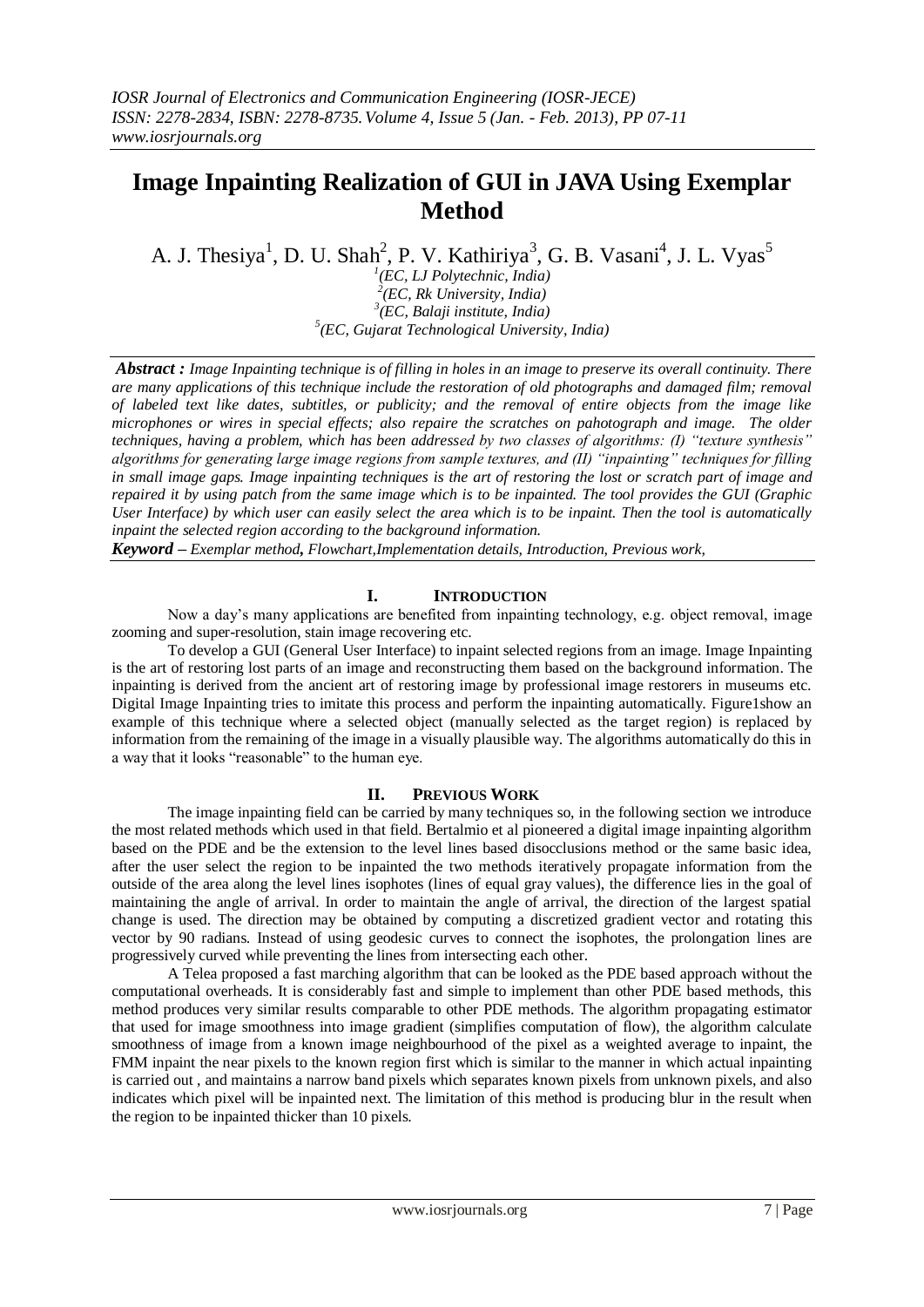## **III. STRENGTHS & LIMITATIONS OF DIFFERENT METHOD**

All These methods are generally categorized into three basic groups. Algorithms proposed for Image Inpainting use the information from surrounded portions of image, which is selected to inpaint for the selected region.

- 1. The first groups of algorithms deals with the restoration of films.
- 2. The second groups of algorithms deals with the reconstruction of textures in the image.
- 3. The third group of algorithms that deal with disocclusionsFast Digital Image Inpainting

### **A.Fast digital inpainting**

The algorithm's strength lies in its simplicity, being very easy to understand and implement. Although the algorithm is simple to implement, it gives decent results. This algorithm is very fast, and is able to preserve general color information and some low-frequency texture. The algorithm however, produces results which are quite blurry. More importantly, the visual continuity at the image edges seem to be pretty bad; if one looks enough, the visual discontinuity at the region boundaries can be quite easily seen.

#### **B.Fast Marching Method**

This method produced visually nearly identical results with other method. The runtime for this method was in all cases much shorter than other previous method. This C++ implementation took less than 3 seconds on an 800 MHz PC for an 800  $\times$  600 color image with about 15% pixels to inpaint. The main limitation of this method is the blurring produced when inpainting regions thicker than 10 -15 pixels, especially visible when sharp isophotes intersect the region's boundary almost tangentially

#### **IV. EXEMPLAR METHOD**

Previous texture synthesis image inpainting algorithms require large amounts of user interaction. The key observations behind this algorithm are that:

- 1. Exemplar-based synthesis suffices. This means that exemplar-based texture synthesis does very well to preserve, propagate and extend linear image structure. Exemplar-based texture synthesis is based around finding patches in the rest of the image which are similar to the known parts of the image patch to be filled, and then copying the missing information over. This mechanism will do well to preserve and extend and image isophotes we had in the known parts of our target patch.
- 2. Filling order is critical. This means that the order in which exemplar-based synthesis is carried out has a large impact on the resulting quality.



**Fig. 1** Removing large objects from an image. (a) Original Image (b) The object that had been selected by tool manually has been removed from the image and the information from background is merged into the missing region.

We must select a target region, Ω, to be removed and filled. The source region, Φ, may be defined as the entire image minus the target region ( $\Phi = I - \Omega$ ), as a dilated band around the target region, or it may be manually specified.

The algorithm iterates the following three steps until whole selected region's pixels have been filled:

- $\triangleright$  Computing patch priorities
- $\triangleright$  Texture synthesis
- Filling order
- $\triangleright$  Updating confidence values

#### **A. Computing patch priorities**

The algorithm performs the synthesis task by a best-first filling strategy that depends entirely on the priority values that are assigned to each patch on the fill front. The priority computation is biased toward those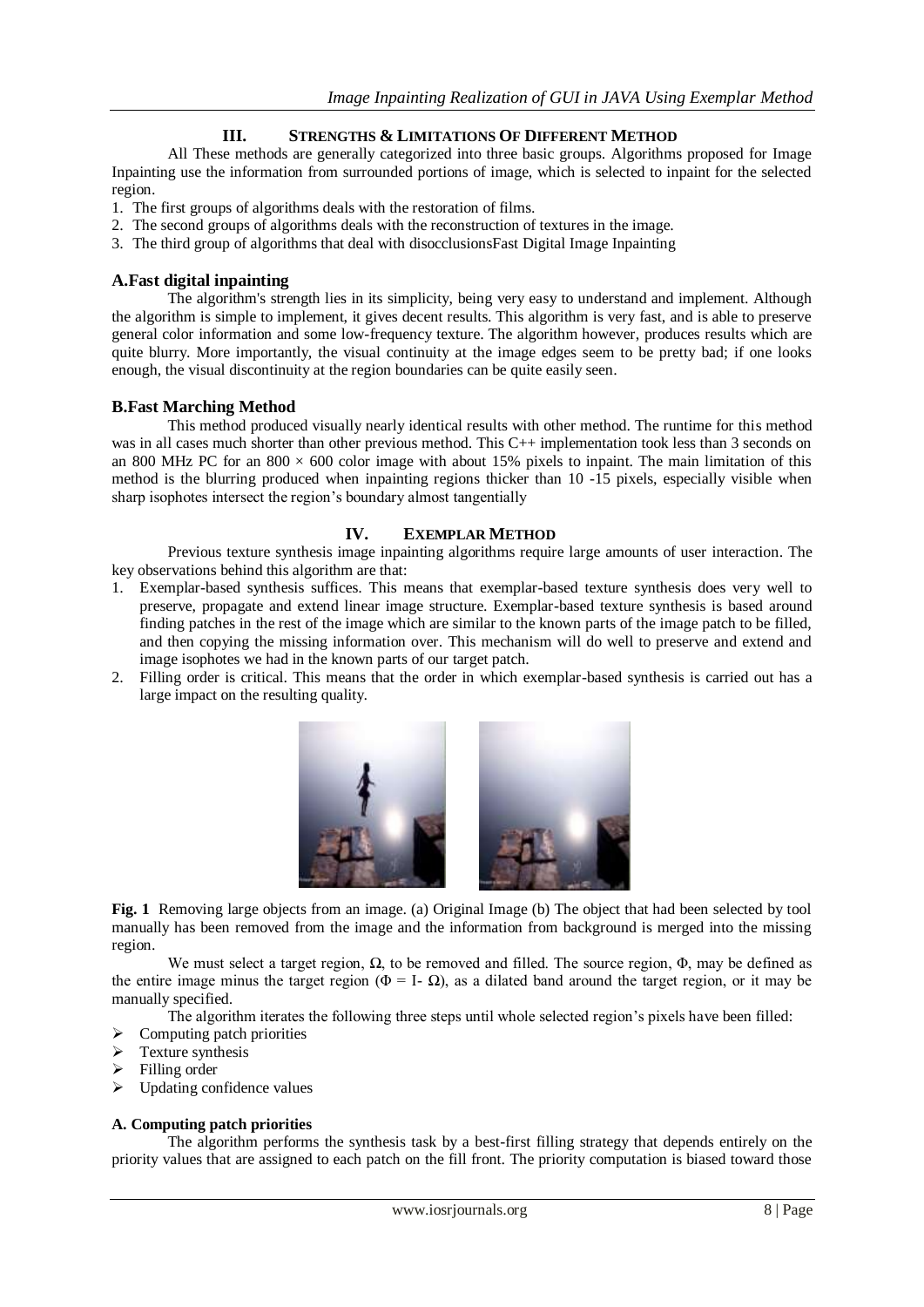patches which: (i) are on the continuation of strong edges and (ii) are surrounded by high confidence pixels. Given a patch p centred at the point p for some  $p \in \delta n$ , we define its priority P(p) as the product of two terms:

 $P(p) = C(p)D(p)$ 





**Fig. 2** Structure propagation by exemplar-based texture synthesis

In the above figure we can see that  $\phi$  is Source region,  $\Omega$  is Target region,  $\delta\Omega$  is contour,  $\Psi$  p is the Patch at point P. The area delimited by patch  $\Psi p$  centred on point P $\epsilon \delta \Omega$ . The source region remains fixed throughout process and provides samples used in the filling process.

#### *B. Propagate texture and structure Synthesis*

Once all priorities on the fill front have been computed, the patch P with highest priority is computed. We then fill it with data extracted from the source region. In traditional inpainting techniques, pixel-value information is propagated via diffusion. As noted previously, diffusion necessarily leads to image smoothing, which results in blurry fill-in, especially of large regions. On the contrary, we propagate image texture by direct sampling of the source region. We search in the source region for that patch which is most similar to p.

#### *C. Filling Order*

These filling may be capable of propagating both texture and structure information. In this section demonstrates that the quality of the output image synthesis is highly influenced by the order in which the filling process proceeds. The ordered of the filled patches produces the horizontal boundary between the background image regions to be unexpectedly reconstructed as a curve.

A concentric-layer ordering, coupled with a patch-based filling may produce further artefacts. Another desired property of a good filling algorithm is that of avoiding "over-shooting" artefacts that occur when image edges are allowed to grow indefinitely.

#### *D. Updating confidence values*

After the patch  $\Psi$ p has been filled with new pixel values, the confidence  $C(p)$  is updated in the area delimited by  $\Psi$ <sup> $\circ$ </sup> p as follows:

 $C(p) = C(\hat{p}) \,\forall p \in \Psi \hat{p} \cap \Omega$ 

 This simple update rule allows us to measure the relative confidence of patches on the fill front, without image-specific parameters. As filling proceeds, confidence values decay, indicating that we are less sure of the colour values of pixels near the centre of the target region.

#### **V. IMPLEMENTATION DETAILS**

In this implementation the contour  $\delta\Omega$  of the target region is modeled as a dense list of image point locations. These points are interactively selected by the user via a simple drawing interface. Given a point  $p \in$  $\delta\Omega$ , the normal direction n<sub>p</sub> is computed as. (i) The positions of the "control" points of  $\delta\Omega$  are filtered via a bi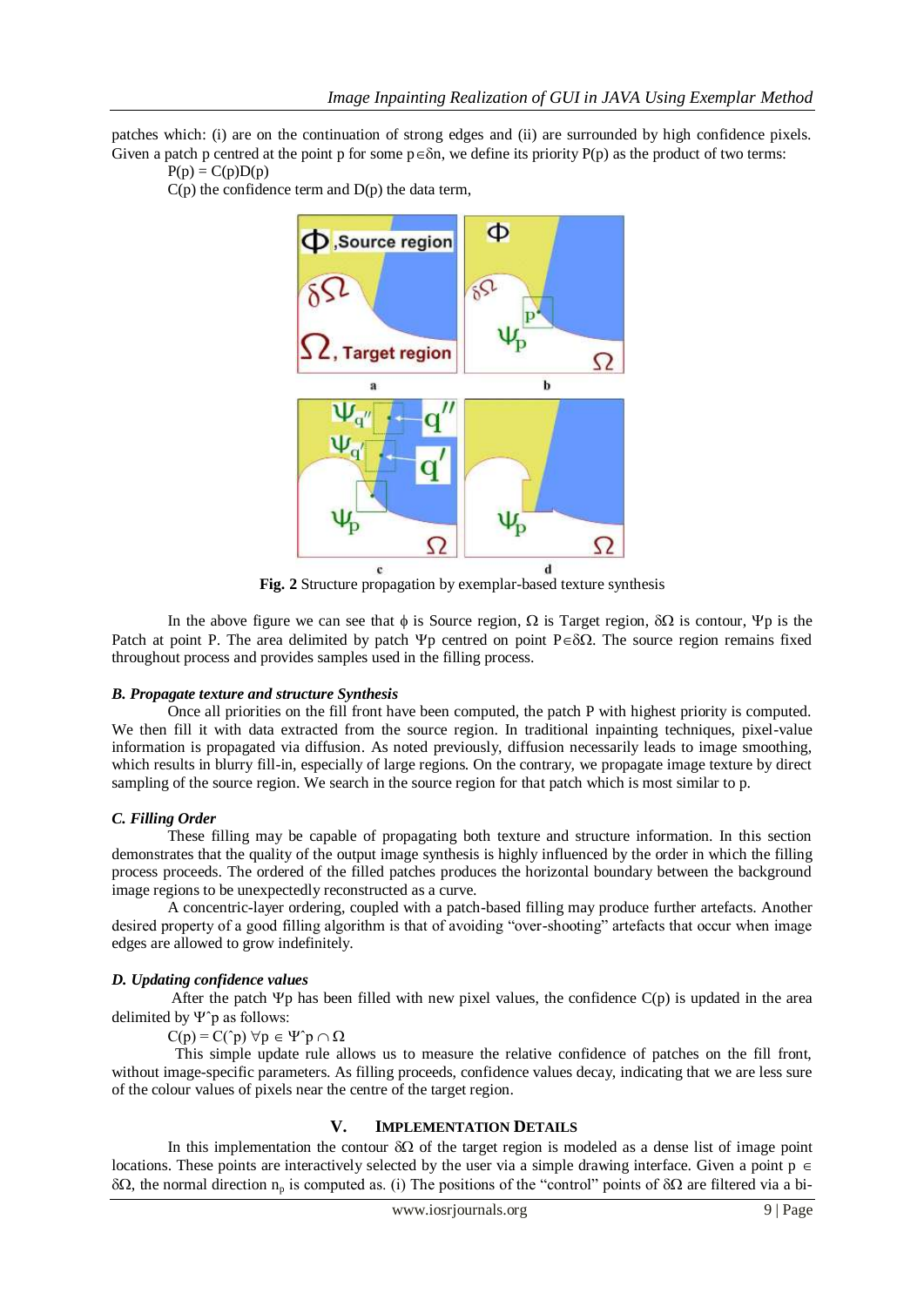dimensional Gaussian kernel (ii)  $n_p$  is estimated as the unit vector orthogonal to the line through the preceding and the successive points in the list. Alternative implementation may make use of curve model fitting. The gradient  $\nabla I_p$  is computed as the maximum value of the image gradient in  $\Psi_p \cap I$ . Robust filtering techniques may also be employed here.

Finally, pixels are classified as belonging to the target region  $\Omega$ , the source region  $\phi$  or the remainder of the image by assigning different values to their alpha component. The image alpha channel is, therefore, updated (locally) at each iteration of the filling algorithm.

### **VI. Algorithm**

- 1. The Find all boundary point of cracked portion
- 2. Find data pattern & confident for each boundary point
- 3. Multiply data pattern & confident of each Boundary point (It is total point/strength/priority of particular pixel)
- 4. Find the pixel on boundary point which one having highest priority
- 5. Create patch window by keeping that highest priority pixel as central one
- 6. Match this window with entire image from  $(0,0)^{th}$  pixel to  $(x, y)^{th}$  pixel and identify the matched window
- 7. Collect all the matched window position and again find data pattern & confident for each matched window, and multiply data pattern & confident
- 8. Find highest priority matched window then replace the patch window, which has been created in point number (5), with currently got matched window
- 9. Repeat the above steps unless there is no further inpainting needed



#### **VIII. Region Selection**

The region selection is done through co-ordinate of x-axis and y-axis of the each point we place on image to select area in polygon shape. These are the basic mechanism behind the selection of region. First thing we have to save the first co-ordinates of the first rectangle we place on image and also use different color to represent it for reminder that where we have to complete the polygon. The steps of selection of region are as follows.

- 1. Place first rectangle on image to start the region selection.
- 2. Use the different color to represent this rectangle.
- 3. Now put necessary rectangle at each point of the region which you won't to select.
- 4. Use different color to represent this all rectangle.
- 5. Complete the polygon.
- 6. Fill the selected region with different color to view selected region.